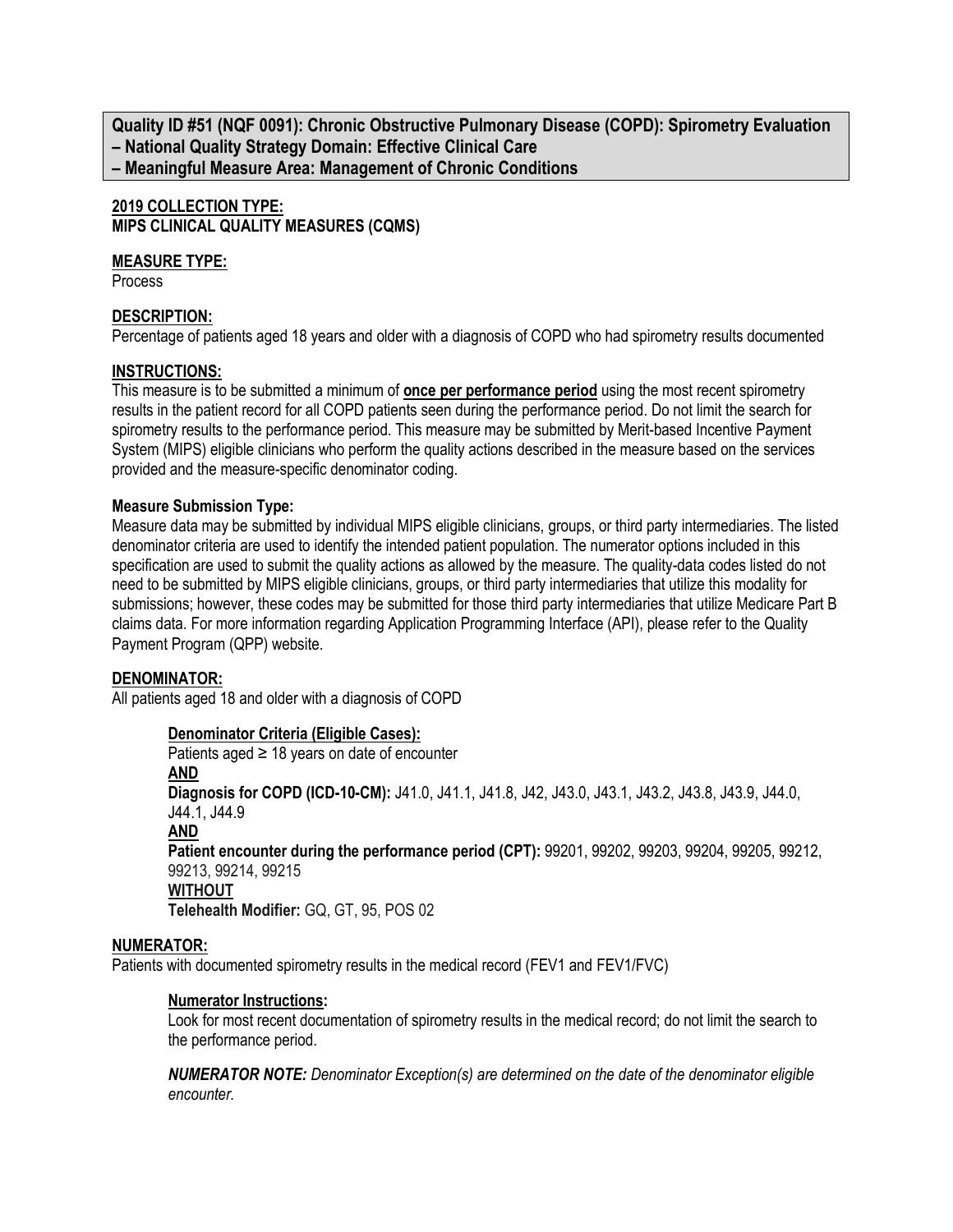#### **Numerator Options:**

| OR        | <b>Performance Met:</b>       | Spirometry results documented and reviewed (3023F)                                                             |  |  |  |  |
|-----------|-------------------------------|----------------------------------------------------------------------------------------------------------------|--|--|--|--|
|           | <b>Denominator Exception:</b> | Documentation of medical reason(s) for not<br>documenting and reviewing spirometry results (3023F<br>with 1P)  |  |  |  |  |
|           | $OR$                          |                                                                                                                |  |  |  |  |
|           | <b>Denominator Exception:</b> | Documentation of patient reason(s) for not<br>documenting and reviewing spirometry results (3023F)<br>with 2P) |  |  |  |  |
|           | 0R                            |                                                                                                                |  |  |  |  |
| <b>OR</b> | <b>Denominator Exception:</b> | Documentation of system reason(s) for not<br>documenting and reviewing spirometry results (3023F)<br>with 3P)  |  |  |  |  |
|           |                               |                                                                                                                |  |  |  |  |
|           | <b>Performance Not Met:</b>   | Spirometry results not documented and reviewed,<br>reason not otherwise specified (3023F with 8P)              |  |  |  |  |

### **RATIONALE:**

Despite major efforts to broadly disseminate the Global Initiative for Chronic Obstructive Lung Disease (GOLD) guidelines and use of COPD performance measures across different specialty societies, COPD remains underdiagnosed and misdiagnosed (Collins et al., 2015; Perez et al., 2011). Although spirometry use has increased, it remains underutilized to confirm airflow obstruction and accurately diagnose COPD (CDC, 2012; Nishi et al., 2013). Studies show proper COPD diagnosis with spirometry is done on just over half of patients in the US and Canada (Boulet et al., 2013; Bourbeau et al., 2008; Collins et al., 2015; Nishi et al., 2013; Perez et al., 2011; Yu et al., 2013) and ranges from 10-48% in the Asia-Pacific region, Africa, eastern Europe, and Latin America (Aisanov et al., 2012). A study of physician-diagnosed COPD patients hospitalized for exacerbations found that 22% of patients did not have COPD upon spirometry testing (Prieto Centurion, et al., 2012).

Treatment of COPD without accurate diagnosis and understanding of true etiology of symptoms results in patients not receiving medication that would improve symptoms and quality of life, prevent exacerbations and reduce costly use of emergency and hospital services while other patients may be exposed to adverse effects of unneeded medication and or delays in true diagnosis and management of another condition increasing overall cost of care (Boulet et al., 2013; Bourbeau et al., 2008; CDC, 2012; Collins et al., 2015; Joo et al., 2011). We believe this measure will continue to increase appropriate spirometry use to assist physicians in the accurate diagnosis and treatment of patients with COPD, improving patient management and reducing total costs of COPD.

### **CLINICAL RECOMMENDATION STATEMENTS:**

A clinical diagnosis of COPD should be considered in any patient who has dyspnea, chronic cough or sputum production, and a history of exposure to risk factors for the disease. Spirometry is required to make the diagnosis in this clinical context; the presence of a post-bronchodilator FEV1/FVC < 0.70 confirms the presence of persistent airflow limitation and thus of COPD…Whereas spirometry was previously used to support a diagnosis of COPD, spirometry is now required to make a confident diagnosis of COPD. Spirometry is the most reproducible and objective measurement of airflow limitation available. (GOLD 2015)

ACP, ACCP, ATS, and ERS [COPD Guidelines] recommend that spirometry should be obtained to diagnose airflow obstruction in patients with respiratory symptoms (Grade: strong recommendation, moderate-quality evidence)…Spirometry is a pulmonary function test that is useful to identify airflow obstruction in symptomatic patients who may benefit from pharmacotherapy, long-term oxygen, or pulmonary rehabilitation (or all of these strategies). Symptomatic patients with FEV1 less than 60% predicted will benefit from inhaled treatments (anticholinergics, long-acting beta-agonists, or corticosteroids). (ACP 2011)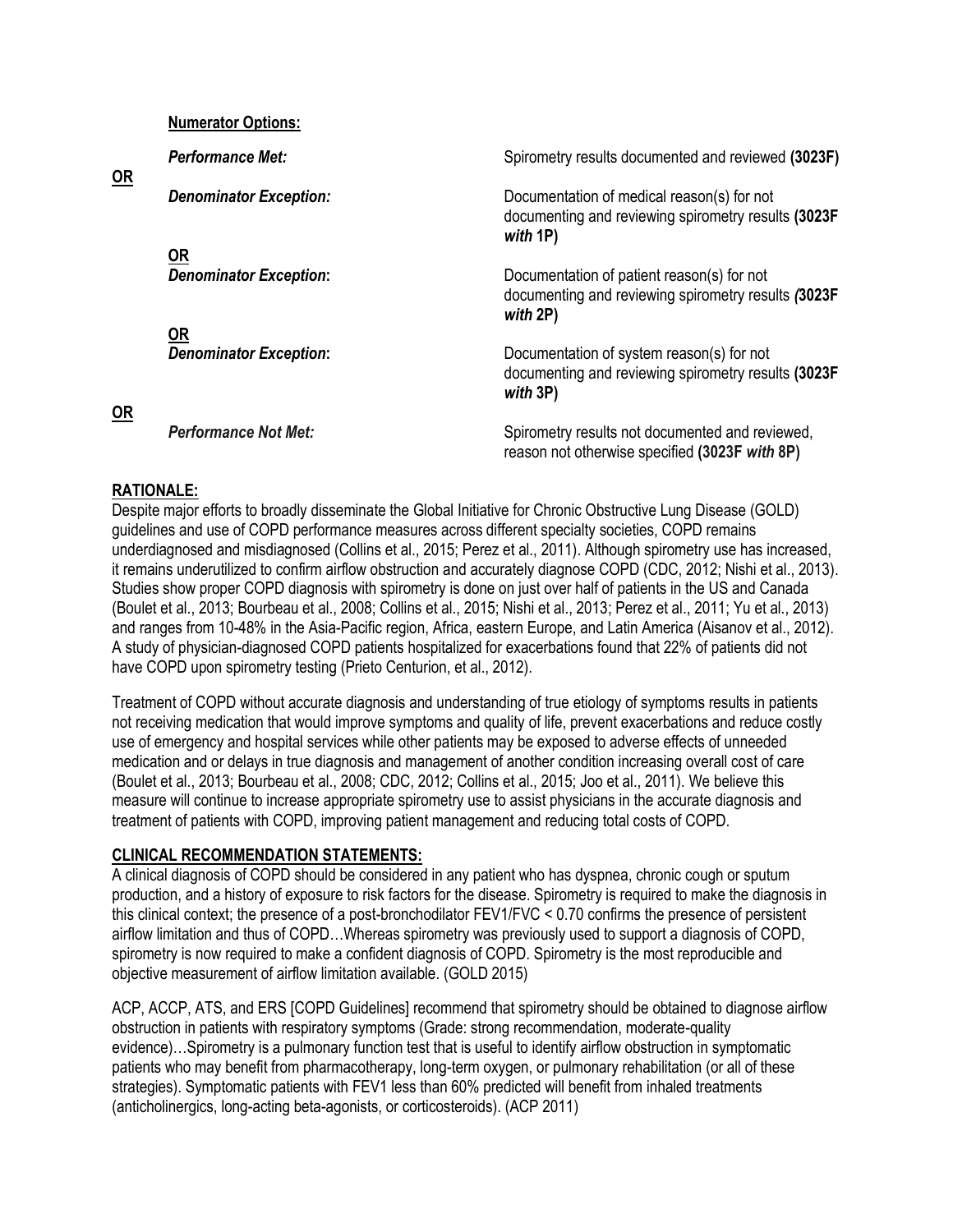### **COPYRIGHT:**

This measure is owned by American Thoracic Society (ATS).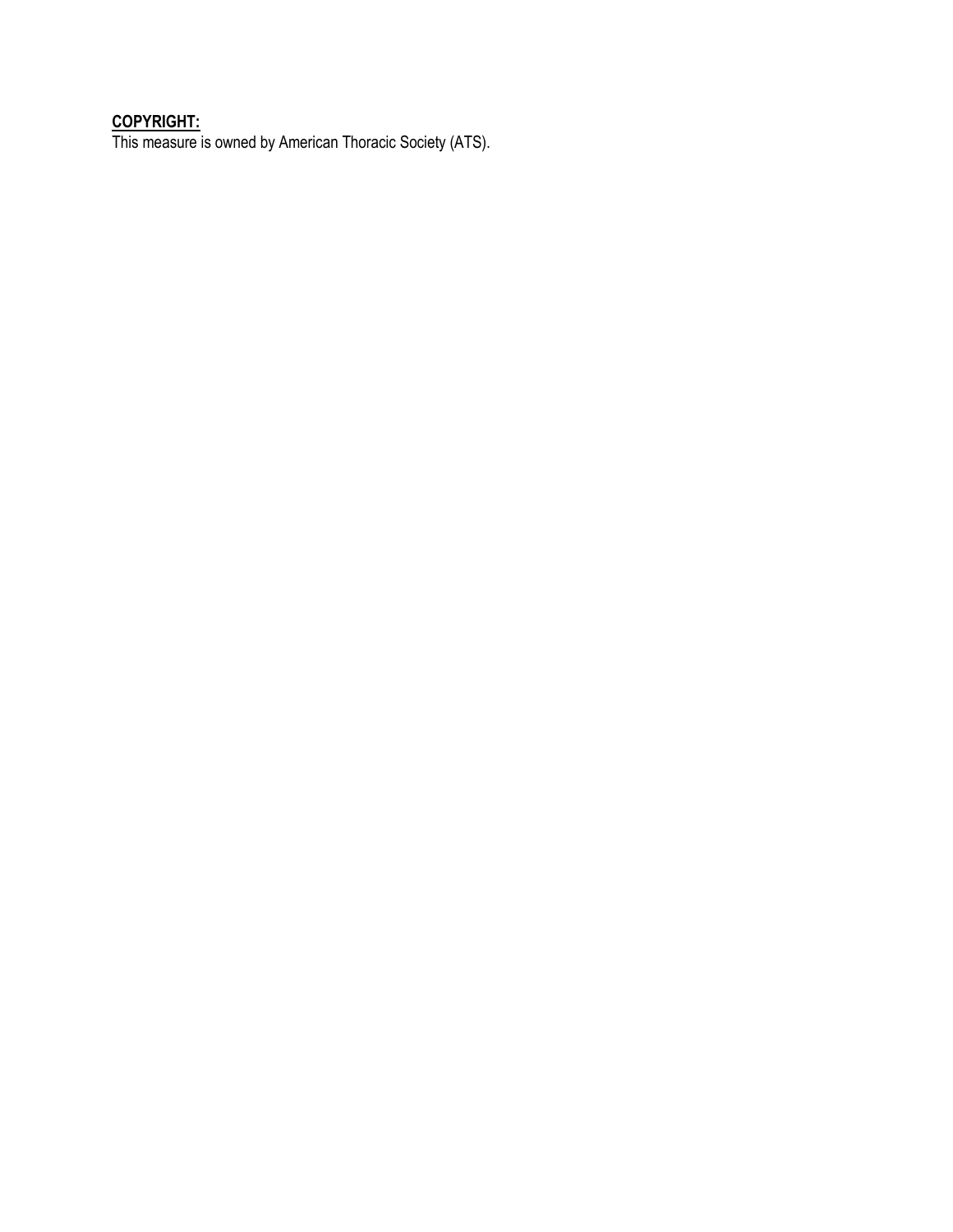#### 2019 Clinical Quality Measure Flow for Quality ID #51 NQF #0091: **Chronic Obstructive Pulmonary Disease (COPD): Spirometry Evaluation**



\*See the posted Measure Specification for specific coding and instructions to submit this measure. NOTE: Submission Frequency: Patient-intermediate

CPT only copyright 2018 American Medical Association. All rights reserved.<br>The measure diagrams were developed by CMS as a supplemental resource to be used<br>in conjunction with the measure specifications. They should not be substitution for the measure specification. va.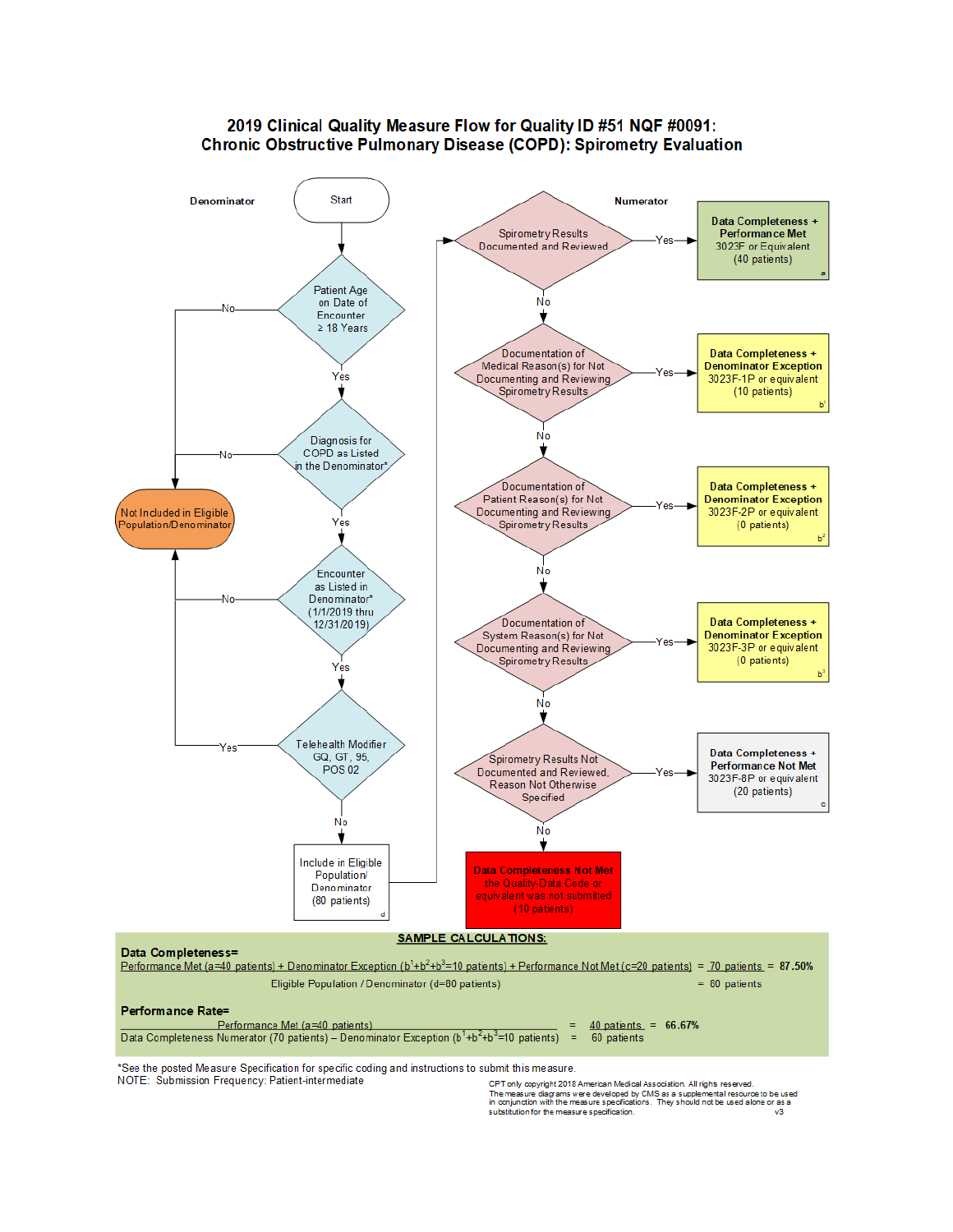# **2019 Clinical Quality Measure Flow Narrative for Quality ID#51 NQF #0091: Chronic Obstructive Pulmonary Disease (COPD): Spirometry Evaluation**

Please refer to the specific section of the specification to identify the denominator and numerator information for use in submitting this Individual Specification.

- Start with Denominator
- 2. Check Patient Age:
	- a. If Patient Age is greater than or equal to 18 Years on Date of Encounter equals No during the measurement period, do not include in Eligible Population. Stop Processing.
	- b. If Patient Age is greater than or equal to 18 Years on Date of Encounter equals Yes during the measurement period, proceed to check Patient Diagnosis.
- 3. Check Patient Diagnosis:
	- a. If Diagnosis of COPD as Listed in the Denominator equals No, do not include in Eligible Population. Stop Processing.
	- b. If Diagnosis of COPD as Listed in the Denominator equals Yes, proceed to check Encounter Performed.
- Check Encounter Performed:
	- a. If Encounter as Listed in the Denominator equals No, do not include in Eligible Population. Stop Processing.
	- b. If Encounter as Listed in the Denominator equals Yes, proceed to check Telehealth Modifier.
- Check Telehealth Modifier:
	- a. If Telehealth Modifier equals Yes, do not include in Eligible Population. Stop Processing.
	- b. If Telehealth Modifier equals No, include in the Eligible Population.
- 6. Denominator Population:
	- a. Denominator Population is all Eligible Patients in the Denominator. Denominator is represented as Denominator in the Sample Calculation listed at the end of this document. Letter d equals 80 patients in the Sample Calculation.
- 7. Start Numerator
- Check Spirometry Results Documented and Reviewed:
	- a. If Spirometry Results Documented and Reviewed equals Yes, include in Data Completeness Met and Performance Met.
	- b. Data Completeness Met and Performance Met letter is represented in the Data Completeness and Performance Rate in the Sample Calculation listed at the end of this document. Letter a equals 40 patients in the Sample Calculation.
	- c. If Spirometry Results Documented and Reviewed equals No, proceed to check Documentation of Medical Reason(s) for Not Documenting and Reviewing Spirometry Results.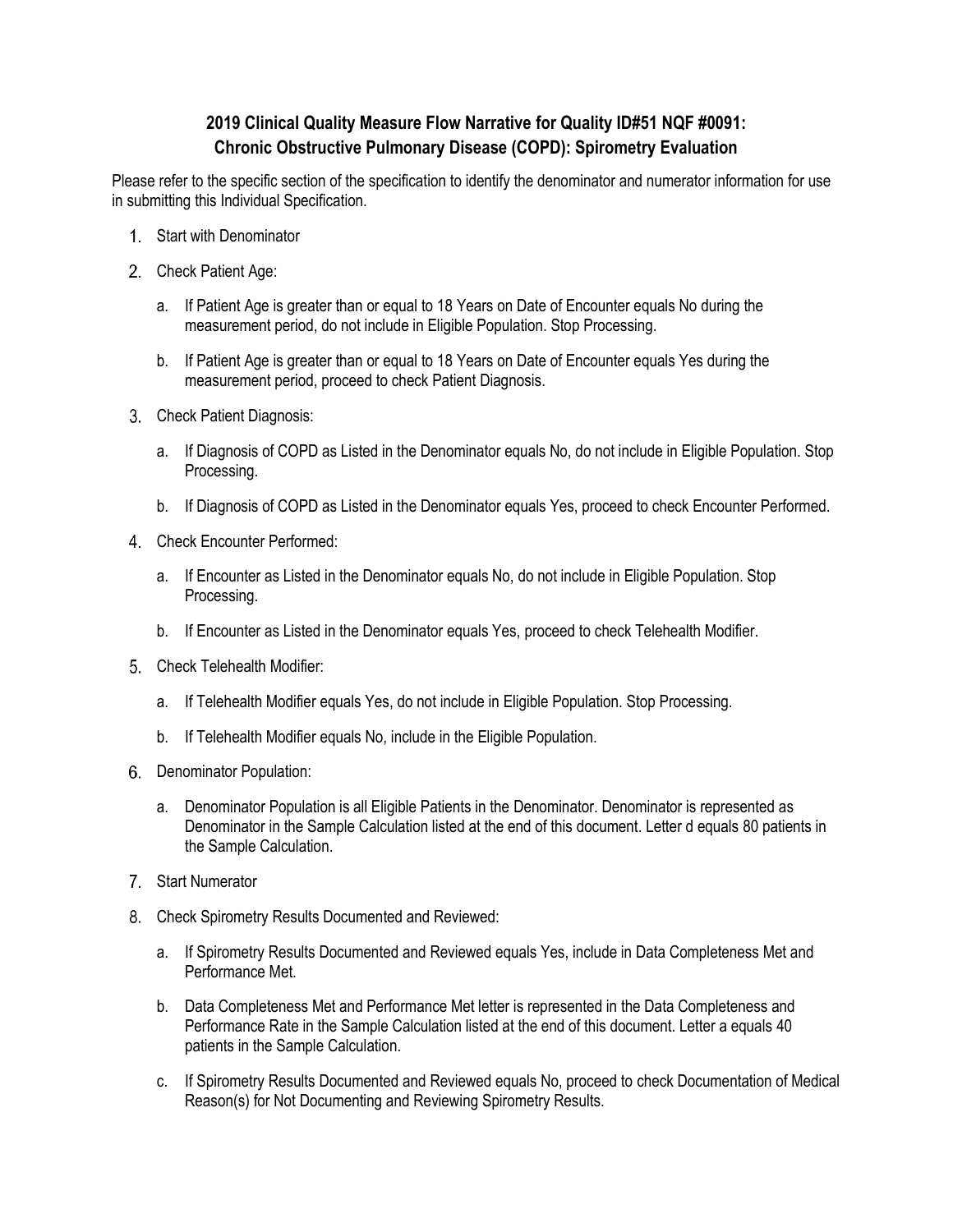- Check Documentation of Medical Reason(s) for Not Documenting and Reviewing Spirometry Results:
	- a. If Documentation of Medical Reason(s) for Not Documenting and Reviewing Spirometry Results equals Yes, include in Data Completeness Met and Denominator Exception.
	- b. Data Completeness Met and Denominator Exception letter is represented in the Data Completeness and Performance Rate in the Sample Calculation listed at the end of this document. Letter b<sup>1</sup> equals 10 patients in the Sample Calculation.
	- c. If Documentation of Medical Reason(s) for Not Documenting and Reviewing Spirometry Results equals No, proceed to check Documentation of Patient Reason(s) for Not Documenting and Reviewing Spirometry Results.
- Check Documentation of Patient Reason(s) for Not Documenting and Reviewing Spirometry Results:
	- a. If Documentation of Patient Reason(s) for Not Documenting and Reviewing Spirometry Results equals Yes, include in Data Completeness Met and Denominator Exception.
	- b. Data Completeness Met and Denominator Exception letter is represented in the Data Completeness and Performance Rate in the Sample Calculation listed at the end of this document. Letter b<sup>2</sup> equals 0 patients in the Sample Calculation.
	- c. If Documentation of Patient Reason(s) for Not Documenting and Reviewing Spirometry Results equals No, proceed to check Documentation of System Reason(s) for Not Documenting and Reviewing Spirometry Results.
- Check Documentation of System Reason(s) for Not Documenting and Reviewing Spirometry Results:
	- a. If Documentation of System Reason(s) for Not Documenting and Reviewing Spirometry Results equals Yes, include in Data Completeness Met and Denominator Exception.
	- b. Data Completeness Met and Denominator Exception letter is represented in the Data Completeness and Performance Rate in the Sample Calculation listed at the end of this document. Letter b<sup>3</sup> equals 0 patients in the Sample Calculation.
	- c. If Documentation of System Reason(s) for Not Documenting and Reviewing Spirometry Results equals No, proceed to check Spirometry Results Not Documented and Reviewed, Reason Not Otherwise Specified.
- 12. Check Spirometry Results Not Documented and Reviewed, Reason Not Otherwise Specified:
	- a. If Spirometry Results Not Documented and Reviewed, Reason Not Otherwise Specified equals Yes, include in Data Completeness Met and Performance Not Met.
	- b. Data Completeness Met and Performance Not Met letter is represented in the Data Completeness in the Sample Calculation listed at the end of document. Letter c equals 20 patients in the Sample Calculation.
	- c. If Spirometry Results Not Documented and Reviewed, Reason Not Otherwise Specified equals No, proceed to check Data Completeness Not Met.
- 13. Check Data Completeness Not Met:
	- a. If Data Completeness Not Met, the Quality Data Code or equivalent was not submitted. 10 patients have been subtracted from the Data Completeness Numerator in the Sample Calculation.